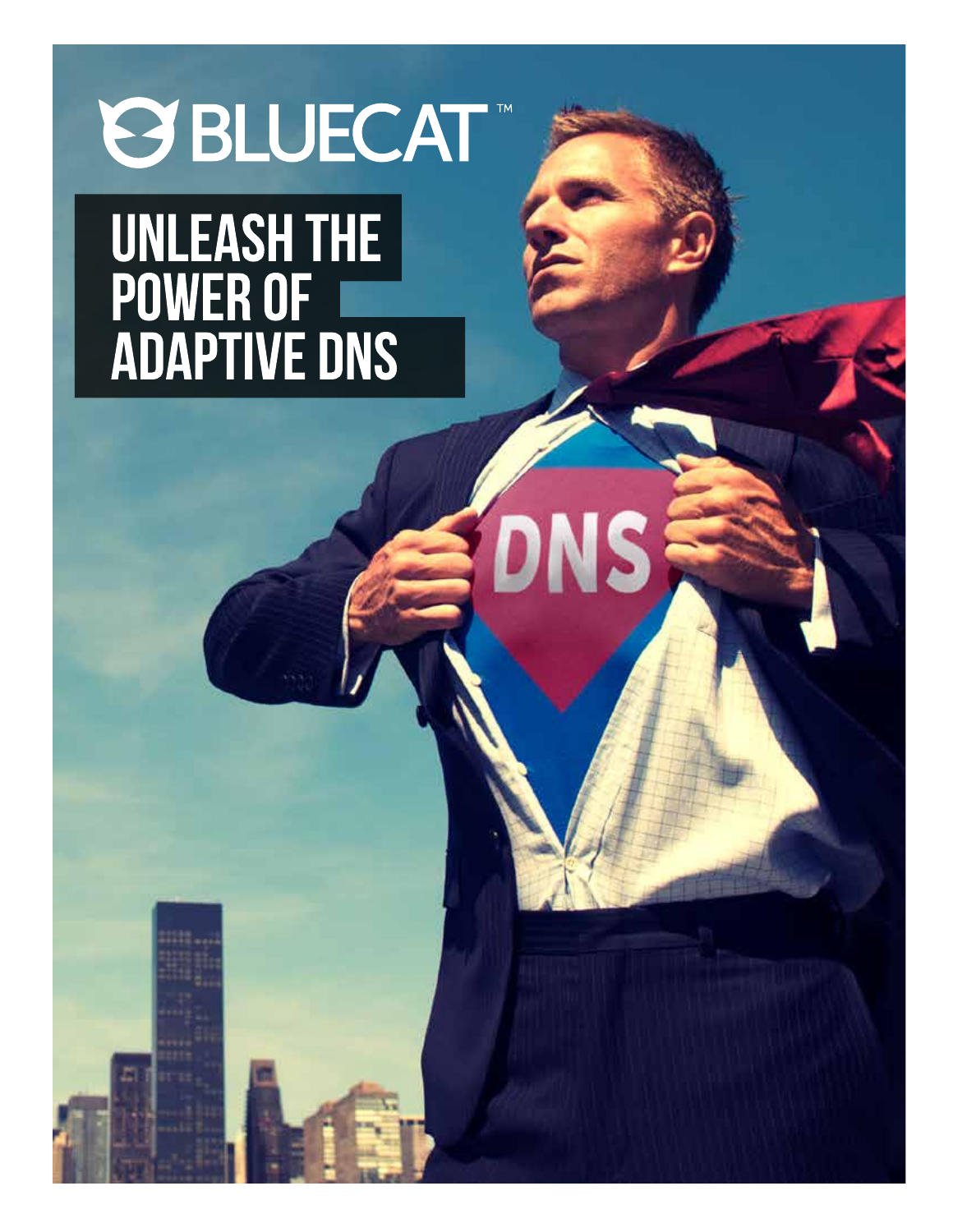## BlueCat is The Adaptive DNS Company™

BlueCat enables the centralization and automation of DNS services. Our solution empowers you with the ability to leverage valuable DNS data for significantly increased visibility, control and compliance. The largest global enterprises trust BlueCat to provide the foundation for transformational strategies such as cloud, virtualization and security.

> "We automated our manual server provisioning and ServiceNow network management functions with BlueCat. The efficiencies we've seen are beyond our expectations."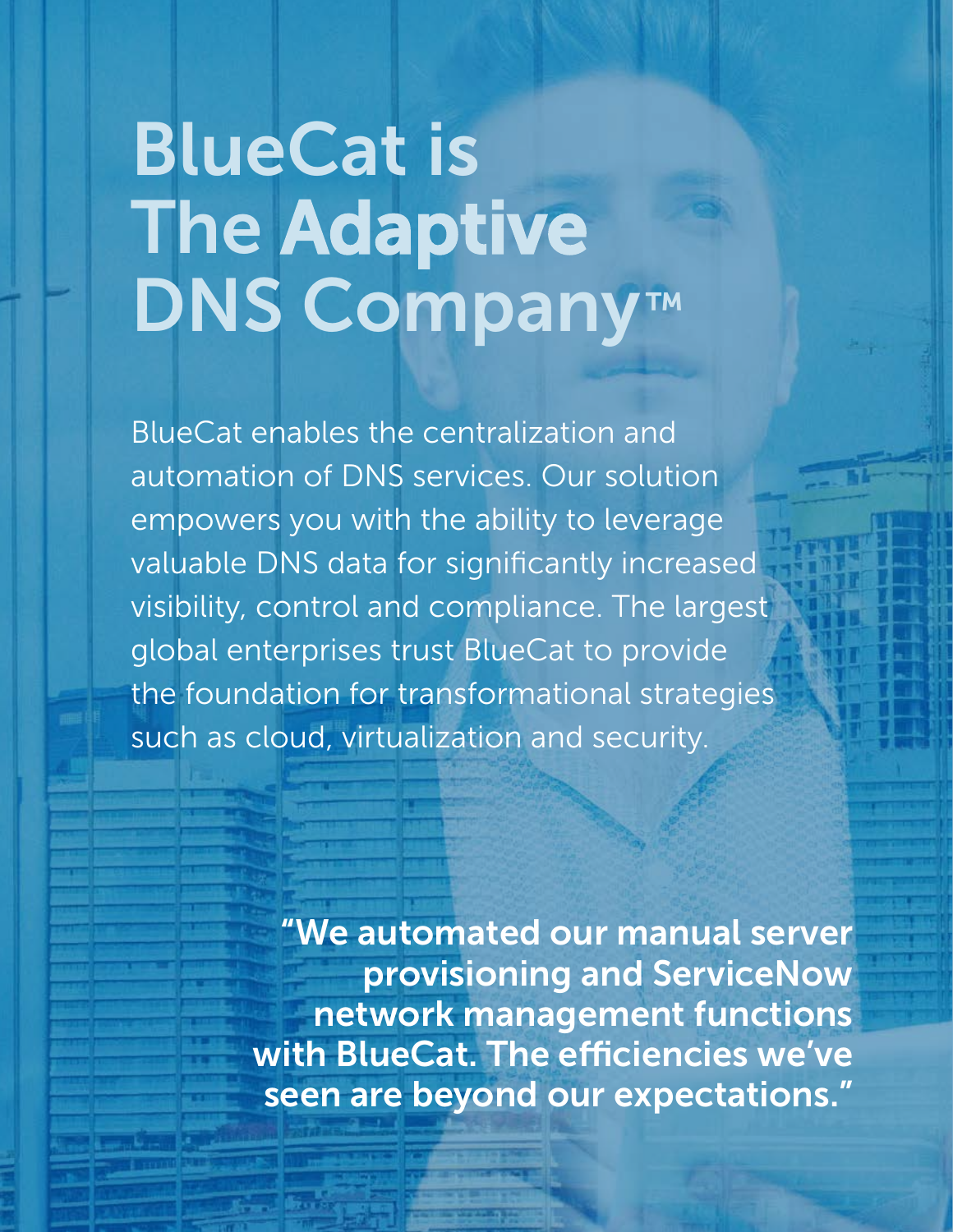### The Three Pillars of BlueCat Adaptive DNS

#### Centralize DNS Architecture

Consolidate all your server end points and normalize your DNS data, creating a centralized infrastructure that is scalable and highly resilient with vigorous data integrity. Your DNS services can then be delivered across your enterprise with the flexibility to deploy in high-throughput, centralized architectures, or fully distributed environments with thousands of service delivery points.



#### Automate DNS Management

A consolidated and automated network infrastructure that is centrally managed arms your IT organization with the ability to push updates, detect threats and enforce policies immediately. BlueCat enables an automated environment through a robust library of APIs that facilitate instantaneous updates and provide seamless and instant access to your users.

#### Leverage DNS Data

DNS data can provide you with powerful insights on what is going on in your network. However, collecting, analyzing and harnessing this information are often beyond the reach of most companies. BlueCat builds and leverages an evolving archive of DNS data, opening up limitless possibilities such as security and analytics.

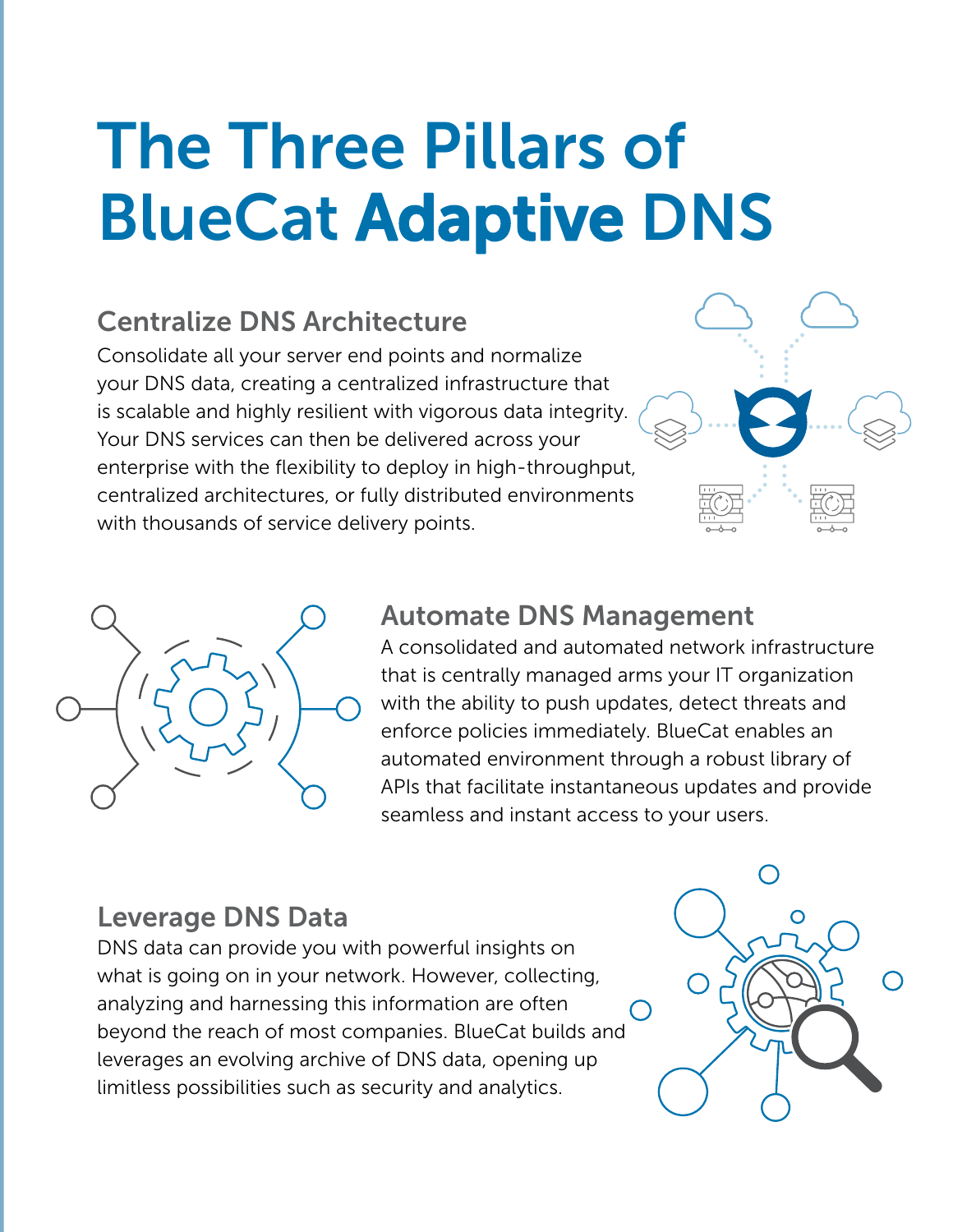### Enable Your Most Critical Initiatives

BlueCat's software-based solutions integrate with your existing infrastructure to enable a broad range of business and IT initiatives.



#### Automation

Scale your network to accommodate your business growth and technology transformations with reliable, secure access to core services from any registered device across your global enterprise.



#### **Security**

Secure your network by leveraging DNS and DHCP to defend in depth against malware, DDoS attacks and other threats. Gain visibility and insights into all devices and activity on your network.



#### Cloud

Enable the rapid movement and expansion of workloads across hybrid infrastructures for disaster recovery, freedom of workload movement and scalability across geographic boundaries.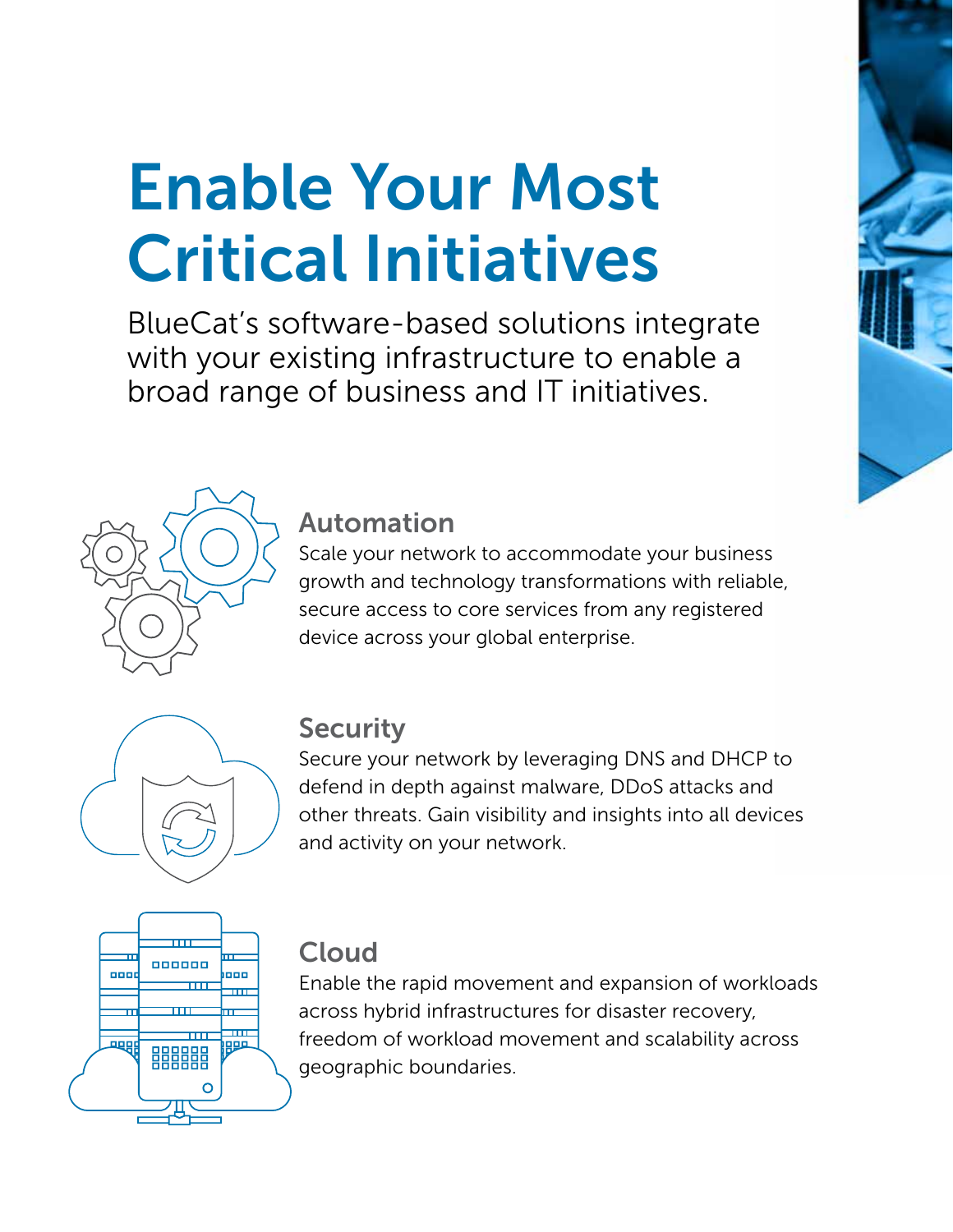

Trusted by the world's top companies as the foundation for transformational strategies.





#### Virtualization

Automate and accelerate the provisioning of every workload, including VMware, Microsoft Hyper-V, Xen and KVM, and gain visibility into your network space utilization for your virtual data center.



#### IPv6 Adoption

Plan and model your IPv6 addressing scheme, map your IPv6 network and cohesively manage dual-stack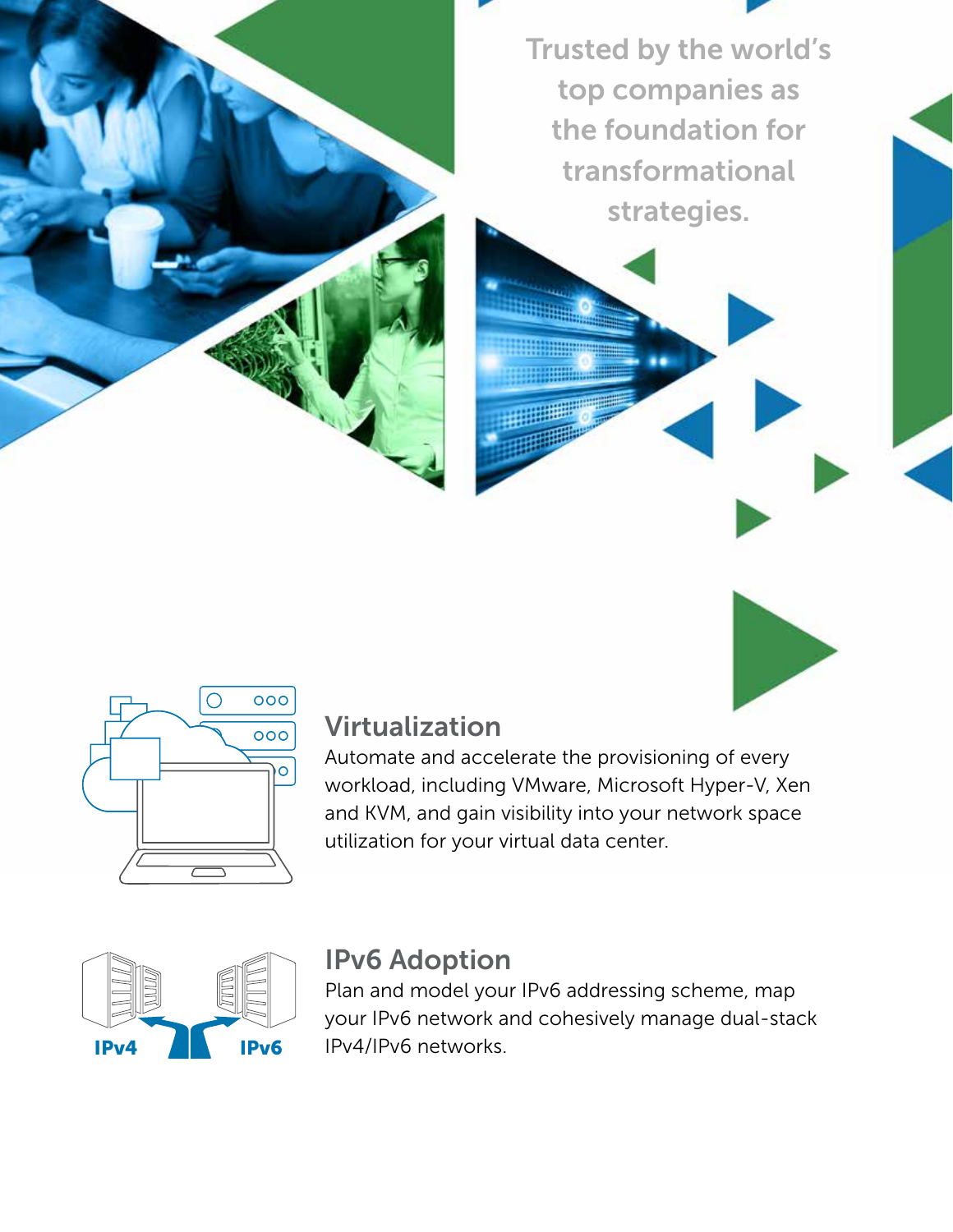### Our Products Provide a Solid Foundation

BlueCat DNS, DHCP and IPAM products provide the foundation for flexible, open and adaptive networks that are designed and architected for change. You gain flexibility to automatically scale and rapidly deliver core network services – without compromise.



#### BlueCat DNS

Reliable and secure DNS service that is scalable and easy to manage, with full referential integrity, providing the foundation for robust network systems that are designed and architected to accommodate the dynamic needs of your business.



#### BlueCat DHCP

Eliminate manual device registration with secure, highly available, scalable, dual-stack support for your network– DHCP Failover and Crossover High Availability (XHA) ensure that DHCP for both IPv4 and IPv6 retain the highest standards of service uptime.



#### BlueCat IPAM

Centrally manage every connected device on your network from a single pane of glass, with network intelligence and insight into the relationship between devices, users and IP addresses to ensure reliable, alwayson business connectivity.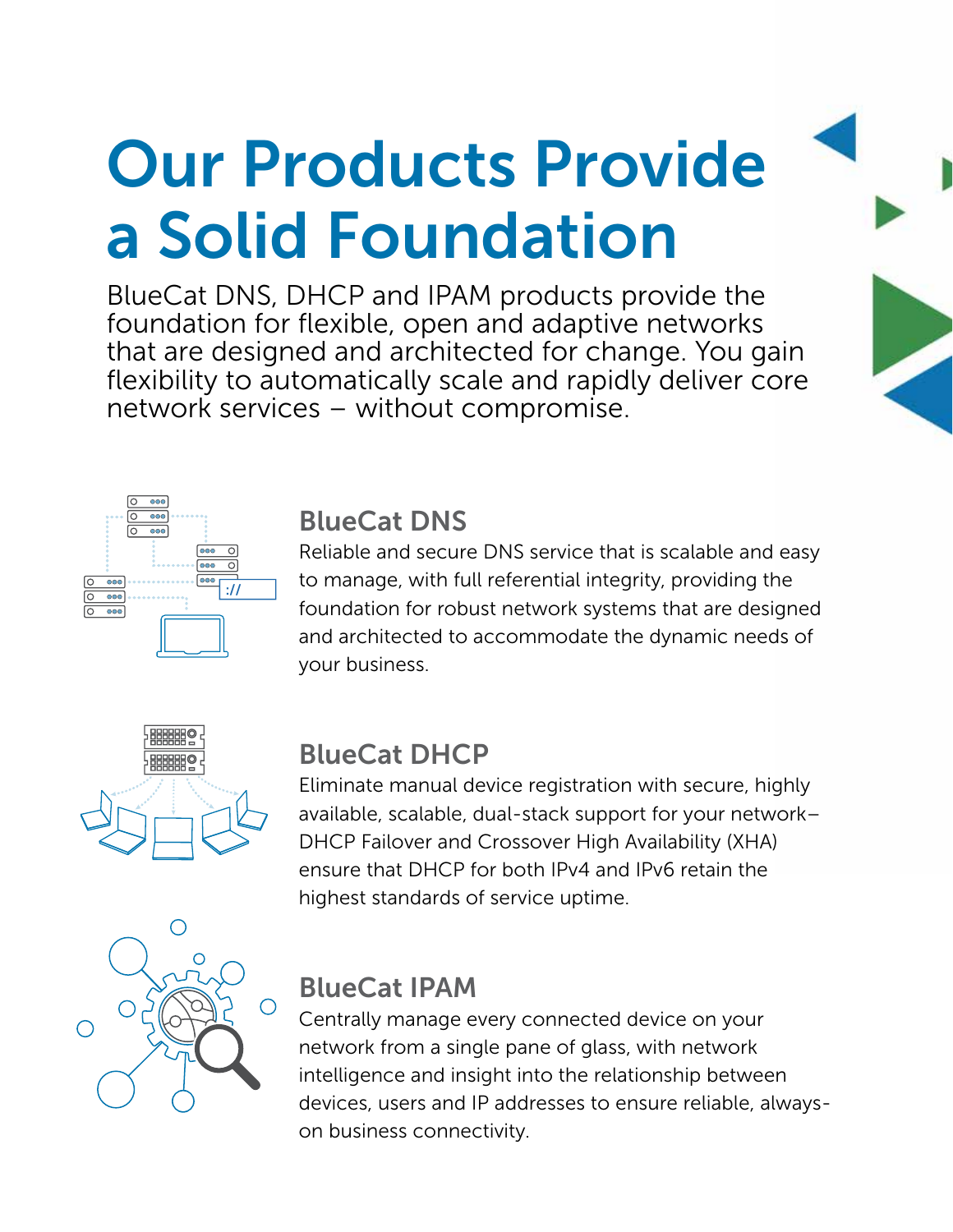#### $f$ e59: $\epsilon$ 93bd:e24e:e1a2 2001:5b03:c550:df0f:f0b0 2001:339e:5 2001: f60a: 7db:afbc:e298 2001:79e 50: f2bc: 9d25 b03:c5  $2001:ce9$  v a6:3a79:b2d8 2001:949 7b89:34d7 2001:9eb  $d:680e:6f$  $60a: df$ 2001:2h51  $d \cdot 98d5 \cdot 6959$ 2001:ba6d 519 81f:e8b1:951e:9640 a766:7c1a:bdf0; d7bb:6b01:17fb:f6f8<br>85c0:e058:8e6e:8e8b: 2157:1319:8 ec3d:884d:7a6d<br>d10a:db64

#### DNS Security

Gain visibility into the intent of every device on their network, use those insights to identify inappropriate behavior, and then take appropriate action against suspicious or malicious activity.

#### BlueCat Threat Protection

Leverage the pervasiveness of DNS for a firewall that provides an additional layer of protection to enhance your organization's existing defense in depth security capabilities.



#### BlueCat APIs

Unified, standards-based APIs enable integrations with leading commercial vendors to deliver orchestrated network creation, monitoring, security and provisioning solutions for data center and cloud environments.